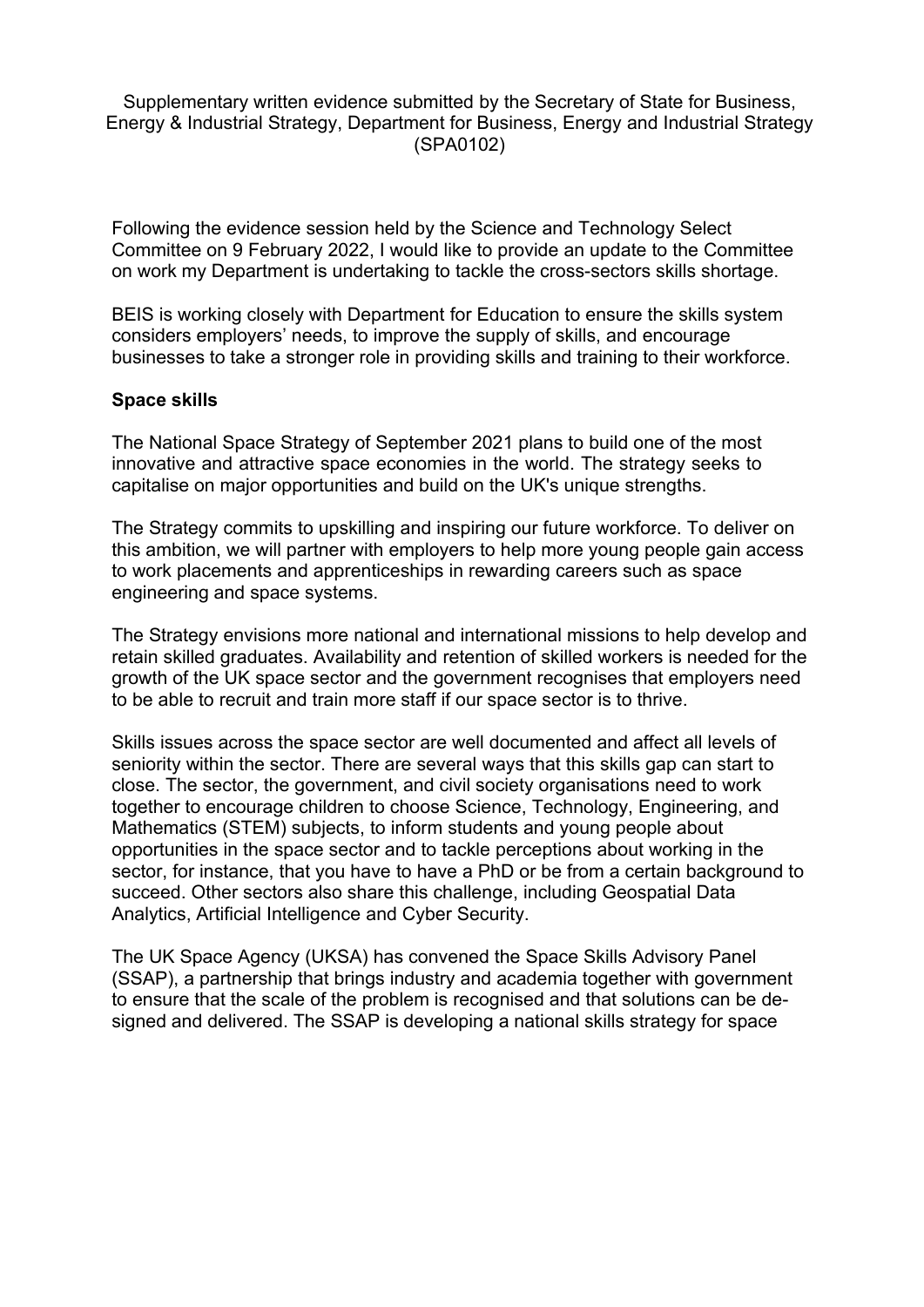and has commissioned a Space Census which gives the space sector the benchmarks against which to measure its efforts to improve Equality, Diversity and Inclusion. The government will assess this data alongside the evidence collected through regular skills surveys to measure improvements across the workforce.

The UKSA also uses the power and draw of space to inspire children to study STEM subjects and is working closely with industry to ensure they can develop the workforce they need now and for the future. The Space Placements in Industry (SPIN) programme enables students to access the experience that they need to be of immediate benefit to their employers. These opportunities are increasingly popular among graduates and sector partners.

The UKSA has also been working with Industry Trailblazer Groups to establish new apprenticeship standards relevant to the sector. Two space engineering standards are in place and a third, for a Level 7 (Master's) Location Information Specialist, is in preparation. This will particularly support the need for Geospatial Data Analytics skills.

The government supports the establishment of two new Centres for the growth and development of higher-level space Artificial Intelligence (AI) related skills, one at Goonhilly in Cornwall and one at the University of Bradford in West Yorkshire. The UKSA is supporting and will continue to support the collection of evidence and sharing of best practice around all space-related skills issues including AI.

The government works closely with stakeholders across the space sector to encourage them to recognise and take on the responsibility for addressing the skills deficit issue. These partners include the Space Education Office (ESERO-UK) who are delivering space-inspired resources for teachers across all STEM subjects, and the National Space Academy, Leicester, who are delivering space masterclasses for teachers and students. UKSA's One Million Interactions programme also harnesses the efforts of professionals from across the sector to inspire young people to consider careers in STEM in general and space in particular. UKSA has invested over £600k annually over the last three years in its measures to support of space education and skills (alongside the government's wider investments in education and skills).

## **R&D Skills**

We know that to sustain our target of 2.4% research intensity of GDP by 2027, our R&D sector is estimated to need a minimum of 150,000 additional researchers and technicians between 2021 and 2030<sup>1</sup>.

Our R&D People and Culture Strategy sets out our plan to tackle skills gaps, anticipate future needs in both business and academia, and build the workforce the UK needs to achieve our ambitions to be at the forefront of research and innovation excellence.

To aid our understanding, the Strategy committed to create the first annual crosssector survey of the R&D workforce. Producing data on the activities, skills, careers, enablers, barriers, and impacts of the R&D workforce in the UK, it will both improve

<sup>1</sup> R&D People and Culture Strategy, July 2021